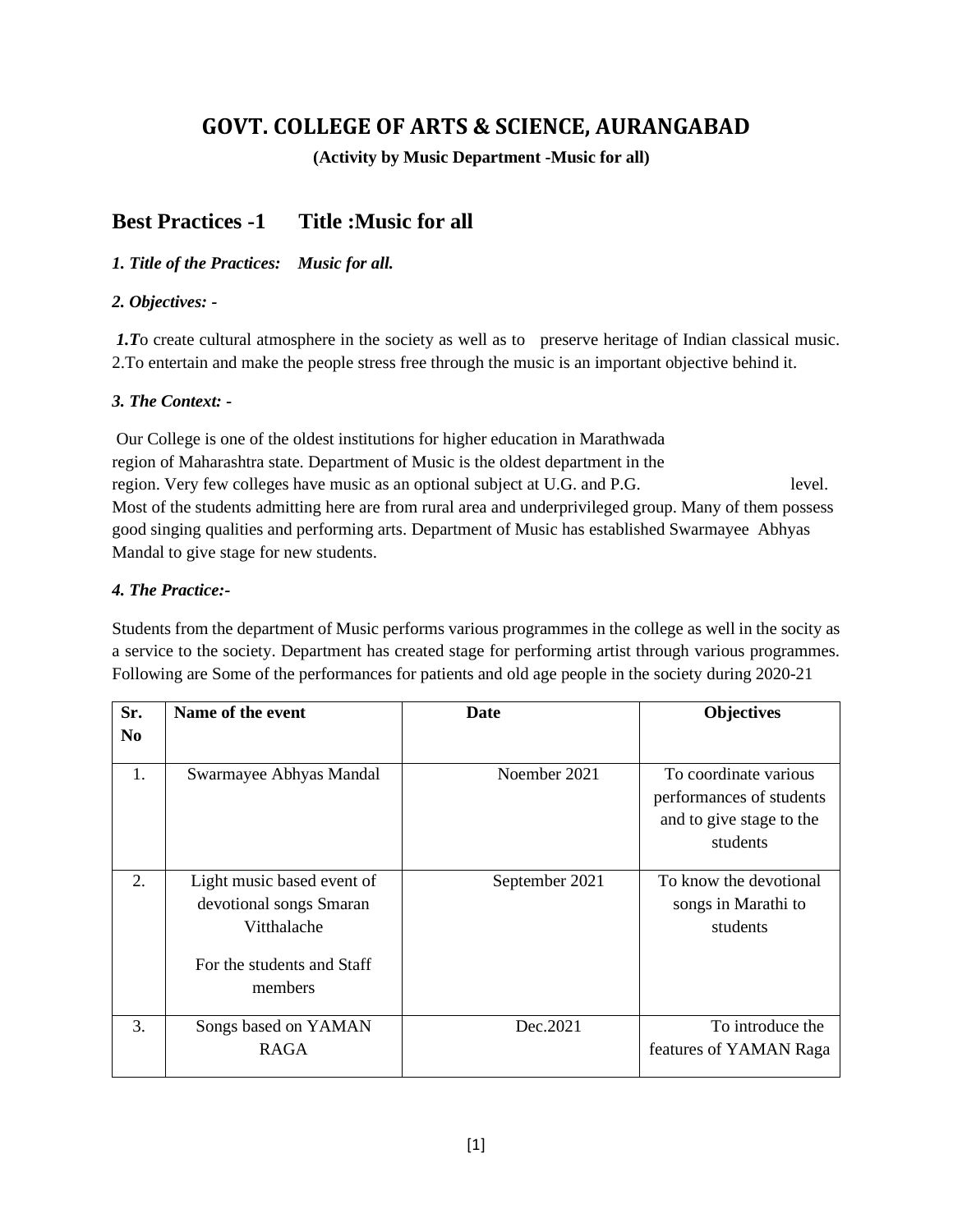| 4. | Musical Performance for Old            | 17-9-2021     | To perform for          |
|----|----------------------------------------|---------------|-------------------------|
|    | people in the Old age Home             |               | the society and social  |
|    |                                        |               | contribution            |
|    |                                        |               |                         |
| 5  | Celebration of Non violence            | 2 nd Oct 2021 | Social                  |
|    | Day on 2 <sup>nd</sup> Oct. Gandhiji's |               | Contribution            |
|    | Birth Anniversary in                   |               |                         |
|    | collaboration with Ministry of         |               |                         |
|    | Brad casting for the society           |               |                         |
|    |                                        |               |                         |
| 6  | Performing songs for cancer            | 29-9-2021     | Social                  |
|    | patients in Cancer                     |               | Commitment and to give  |
|    | Hospital, Aurangabd                    |               | relief to the opatients |
|    |                                        |               | through music           |
|    |                                        |               |                         |
| 7. | Ek salam Desh KE Nam                   | 14-8-2021     | Tribute to              |
|    |                                        |               | freedom fighters and    |
|    | A programme of Patriotic               |               | Soldiers of India       |
|    | Songs                                  |               |                         |
|    |                                        |               |                         |

#### *5. Evidence of Success:-*

Students Got stage for performance and it has boosted the confidence level of them. Patients in the Hospital were happy after hearing the songs by students. Students understood their social responsibility through social activities of Musical Performance.

*6. Problems Encountered:-* No problems encountered.

---------------------------------------------------------------------------------------------------------------------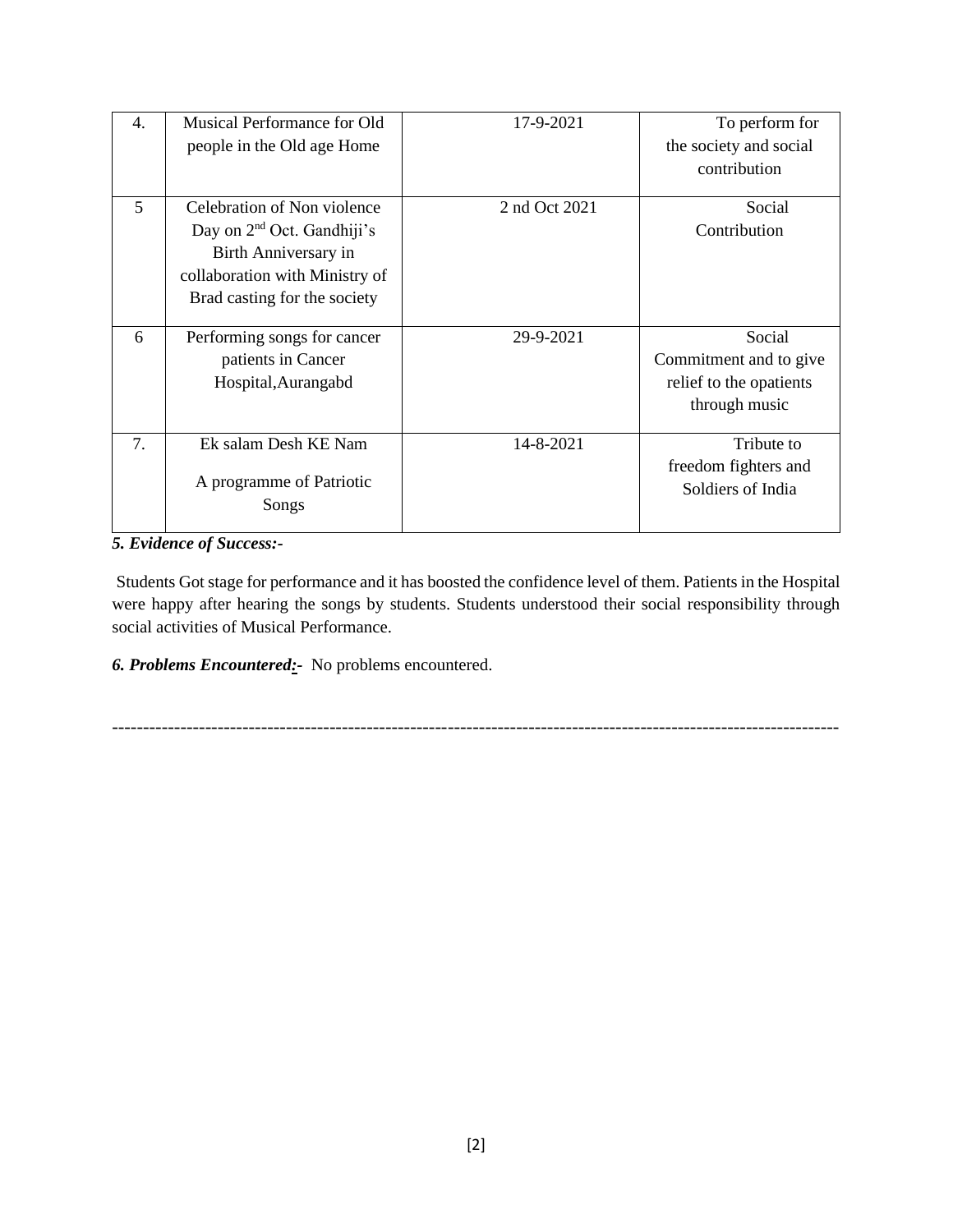## **GOVT. COLLEGE OF ARTS & SCIENCE, AURANGABAD**

### **Academic Practice**

# **Best Practice: 2 Development of ecosystem for academic enrichment of students**

### *1.Title of the Practices :*

To organize workshops/Exhibitions/Webinars for the promotion of quality atmosphere and academic enrichment of the students.

### *2. Objectives :-*

1 To create academic atmosphere for healthy development of the students from rural as well as urban area and others. 2. To increase the subject related communication of students

### *3. The Content :-*

Our college is one of the oldest institutions for higher education in Marathwada region of Maharashtra state. Most of the students are from underprivileged group of the society. To percolate quality education and to be well versed with the every current aspect in the globalized era is the basic motive behind this practice. Most of the departments organises workshops at regional and state level in the college for students. Eminent resource persons and guests enlighten and introduce new trends in the respected subjects. Teaching and learning is a regular practice of all institutions but workshop on allied areas of the subject expands the horizon of knowledge of students. It provides opportunity to listen and observe eminent/expertise people through theses academic events. This is an old practice. But we have special focus and efforts on organizing such events with regular curricula since 2015-16 .In the pandemic situation due to Corona ,In 2020-21 all seminars were conducted online

| $sr$ . No | Name of the<br><b>Department</b> | <b>Title of the Workshop/Festivals</b>                                                | <b>Resource persons</b><br>invited/students<br>participated | Date                              |
|-----------|----------------------------------|---------------------------------------------------------------------------------------|-------------------------------------------------------------|-----------------------------------|
|           | Zoology                          | Online seminar on Sustainable practices<br>under MOU with Dayanand College<br>Solapur | <b>Students Participated 50</b>                             | 2021                              |
| 2.        | Sanskrit                         | Webinar on Kalidasachya sahtyatil<br>Natyatmakta                                      | Dr.Prasad Bhide, Mumbai<br>Students Paerticipated 500       | 12-7-2021                         |
| 3.        | Sanskrit                         | Srujanotsav for online competitins                                                    | Mr.Ajay Nilangekar, Sanskrit<br>Pratishthan                 | August 2021                       |
| 4.        | Psychology                       | State level webinar on YOG and mental<br>Health                                       | 1. Rahul Solunke. Pune<br>2. Phulsingh Jadhav               | 2 June 2021 to<br>$21 - 6 - 2021$ |
| 5.        | Psychology                       | <b>Online Queez Competition</b>                                                       | Faculty of Psychology Dept.                                 | 13-3-2021                         |

*4. The Practice :-* Following table will explain the nature of this practice.